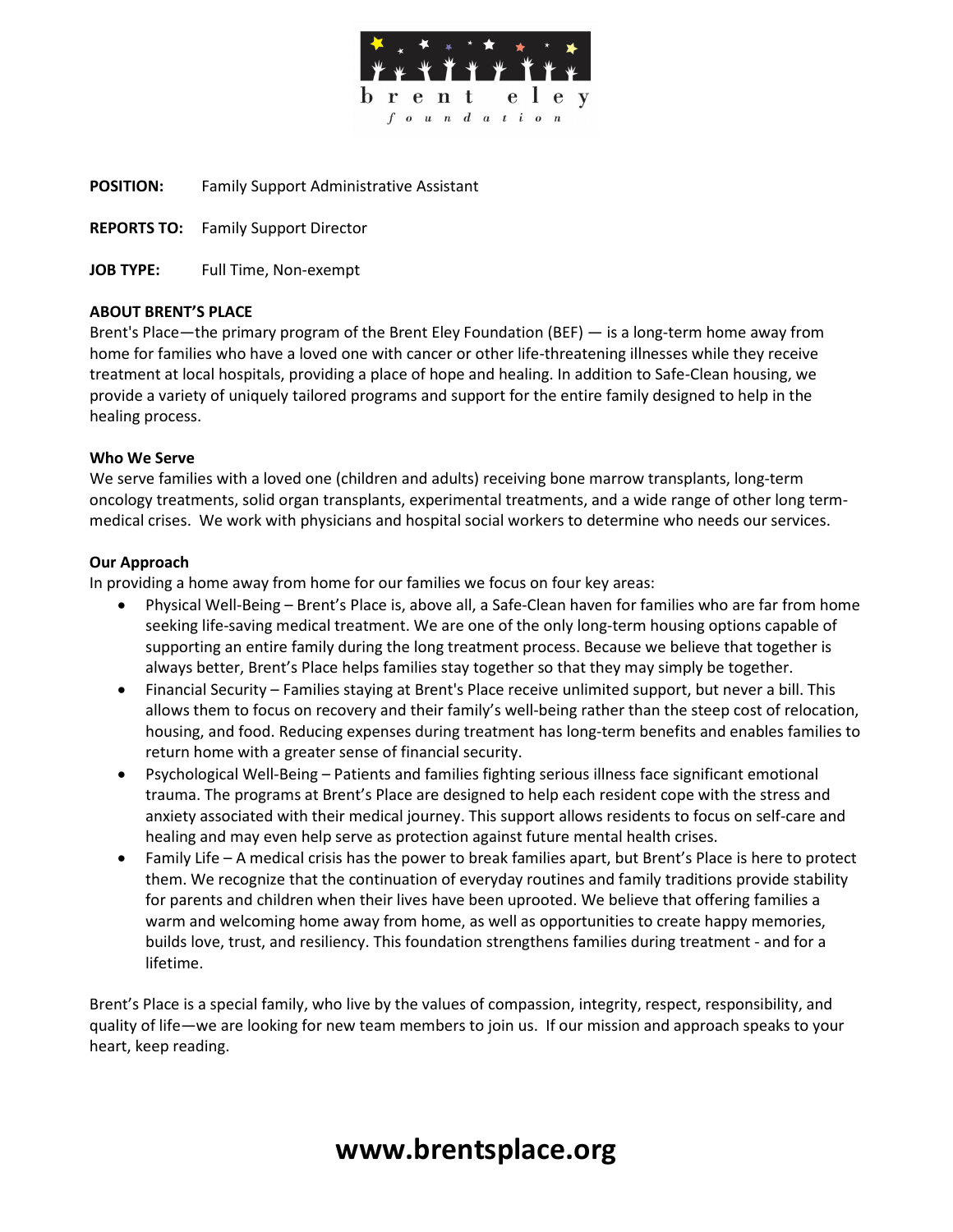

### **POSITION SUMMARY:**

The heart of Brent's Place is to provide a place of hope and healing for families. The Family Support Administrative Assistant (FSAA) is an integral part of this process by providing administrative support to the Family Support Team and working behind the scenes to ensure that each family is prepared to enter Brent's Place and feel welcome as they come and go throughout their stay. The FSAA will also act as the first point of contact and provide initial support for any guests or visitors arriving at the Brent's Place Aurora Campus.

#### **RESPONSIBILITIES INCLUDE:**

**RECEPTION:** 45% of responsibilities

- Serve as the "Face" of our organization for all visitors and callers: Greet and engage guests in a professional and pleasant manner
- Serve as community ambassador to visitors; listen to questions from current and prospective families, volunteers, and donors and connect them to the proper staff member to provide answers
- Receive incoming calls and ensure questions and needs are directed to appropriate person
- Order office supplies and manage the stock and ensure the Coffee / Grab and Go bars and office refrigerators in both Founder's House and Tanner's House have the supplies necessary to support families and staff needs
- Provide oversite and direction to front desk volunteers.
- Accept deliveries and distribute mail to staff and Brent's Place Families

### **ADMINISTRATIVE FAMILY SUPPORT:** 50% of responsibilities

- Monitor the Brent's Place application process to ensure each application is complete prior to the family arrives. (Application, Background checks, copies of insurance cards, Etc.)
- Assist with welcoming each family which includes:
	- o Create door decorations for incoming families
	- o Assemble welcome food baskets
	- o Put together welcome folders for incoming families at all locations
	- o Other customized welcome touches.
- Enter family data into our family databases (HHK, CiviCore)
- Confirm reservations for Hospitality Suites and facilitate check in for returning families
- Support families with meal reimbursement process
- Participate in Care Conferences and other Family Support Team Meetings
- Facilitate birthday and sympathy card program for past families
- Greet and provide appropriate assistance to families demonstrating a trauma informed approach

### **OTHER RESPONSIBILITIES:** 5% of responsibilities

- Support Brent's Place special events as needed.
- Assist with our past family engagement activities
- Assist with mailings or other Brent's Place administrative needs when time permits

# **www.brentsplace.org**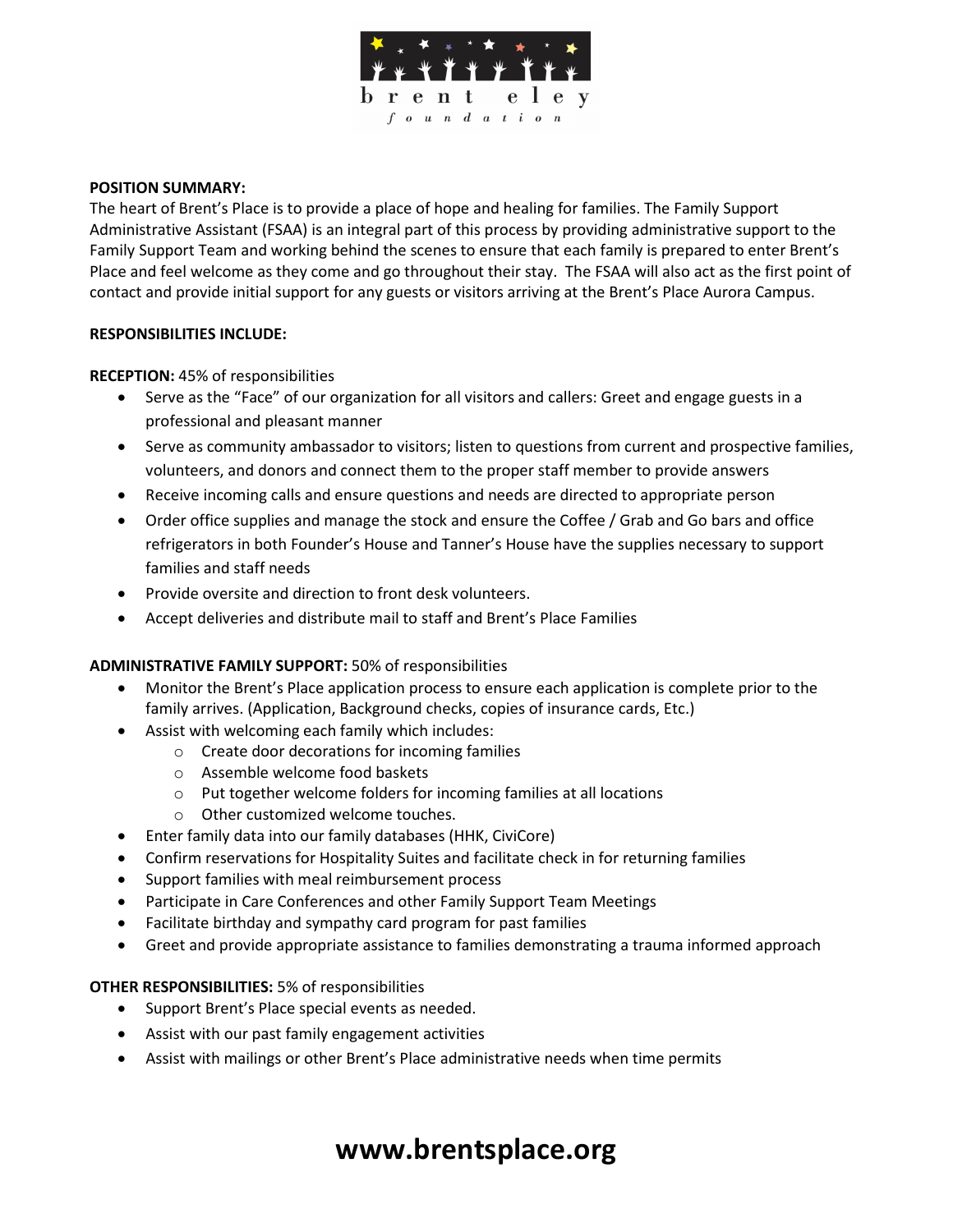

### **WHAT WE VALUE FOR THIS ROLE:**

- High School diploma or equivalent required.
- 1-3 years of related work experience or combination of education and experience preferred
- Previous experience working with children and families preferred
- Flexible, diplomatic, trustworthy, creative, and poised
- Excellent computer skills
	- o Familiarity with database systems, Google forms, Microsoft Office, Email and typing
	- o Comfortable learning new systems
- Friendly, tactful, and compassionate with the ability to cope with and offer comfort to people in acute personal crises
- Detailed and organized with excellent interpersonal and communication skills
- Demonstrate a positive attitude and work well in a team oriented environment
- Bilingual in Spanish and English preferred
- Ability to communicate with a diverse group of people including families, volunteers, and donors
- Ability to maintain confidentiality
- Promote a positive personal and professional image
- Ability to lift in excess of 35 pounds

### **WORK ENVIRONMENT AND SCHEDULE**

Our work environment is dynamic just by the nature of our work with families in medical crisis. No one day looks the same as another, as we respond, support, and care for our families. The environment requires high emotional energy and ranges from joyful to heartbreaking; exhilarating to exhausting; detailed oriented to broad support for our community. We are a compassionate team who work seamlessly together to support our families and care for one another.

This position will require working some evenings and occasional holidays in order to meet the needs of our families. Grounded in our "Quality of Life" core value, we offer a flexible work schedule to help accommodate these requirements.

#### **COMPENSATION AND BENEFITS:**

The Family Support Administrative Assistant position is an hourly full time position. Salary range will be \$37,000-\$42,000. Compensation will be commensurate with experience. A comprehensive benefits package including vacation, sick leave, holidays, health, dental, supplemental and life insurance, and retirement plan contribution is available. While Brent's Place is willing to consider candidates outside of Colorado, we are unable to provide a relocation package for this position.

### **DIVERSITY, EQUITY, & INCLUSION:**

The Brent Eley Foundation is committed to creating a diverse environment and is proud to be an equal opportunity employer. All qualified applicants will receive consideration for employment without regard to race, color, religion, gender, gender identity or expression, sexual orientation, national origin, genetics, disability, age, or veteran status.

# **www.brentsplace.org**